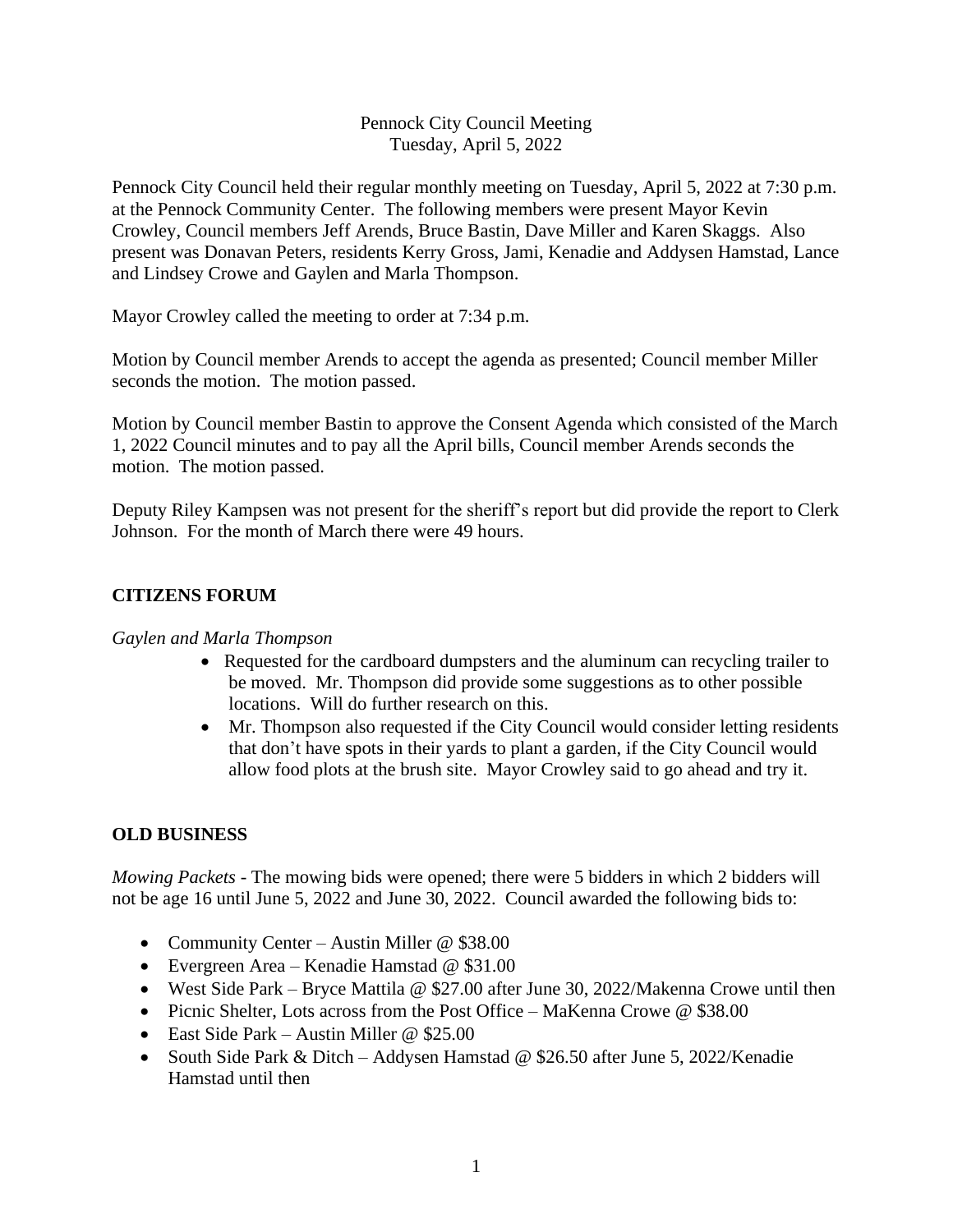• Old Water Tower Area, Fire Hall, Pump House/New Water Tower – MaKenna Crowe @ \$38.00

Motion by Council member Arends to accept the bids as awarded and if any of the bidders have questions, they are to contact Clerk Johnson, Council member Bastin seconds the motion. Council member Miller abstained. The motion passed.

*Brush Site –* Reviewed and made changes to the sign that will be posted at the brush site. Motion by Council member Arends to have Clerk Johnson order the sign and send out letters of the regulations to the residents and Council member Bastin will talk to the Townships; Council member Miller seconds the motion. The motion passed.

#### **NEW BUSINESS**

*Pennock City Wide Clean-up Day* – Friday, May 20, 2022 from 6:00 p.m. – 8:00 p.m. and Saturday, May 21, 2022 from 8:00 a.m. – 12:00 p.m.

*Vehicles/Trailers parked on City Property* – There was discussion on trailers being parked on City property for an extended period of time. It was said to have Deputy Riley Kampsen tag them.

*Spray rip-rap at the Ponds –* Motion by Council member Miller to have it sprayed; Council member Arends seconds the motion. The motion passed.

*2022 Annual Budget & Fire Protection Contract* – Motion by Council member Bastin to accept the contract; Council member Miller seconds the motion. The motion passed.

*West Central Tribune summer fun catalog ad –* It was decided to pass on it.

*Group Home @ 326 Montana Avenue NW –* Clerk Johnson received a call saying that there is a possibility of a Group Home coming and was wondering if there are any special requirements.

*Street Repairs -* It was mentioned that we should go around and make a list of areas that need attention.

## **OTHER BUSINESS AND ANNOUNCEMENTS**

Being no further business Council member Skaggs made a motion to adjourn the meeting; Council member Arends seconds the motion. The motion passed. Meeting was adjourned at 8:42 p.m.

Official minutes will be approved at the May 3, 2022 Council meeting.